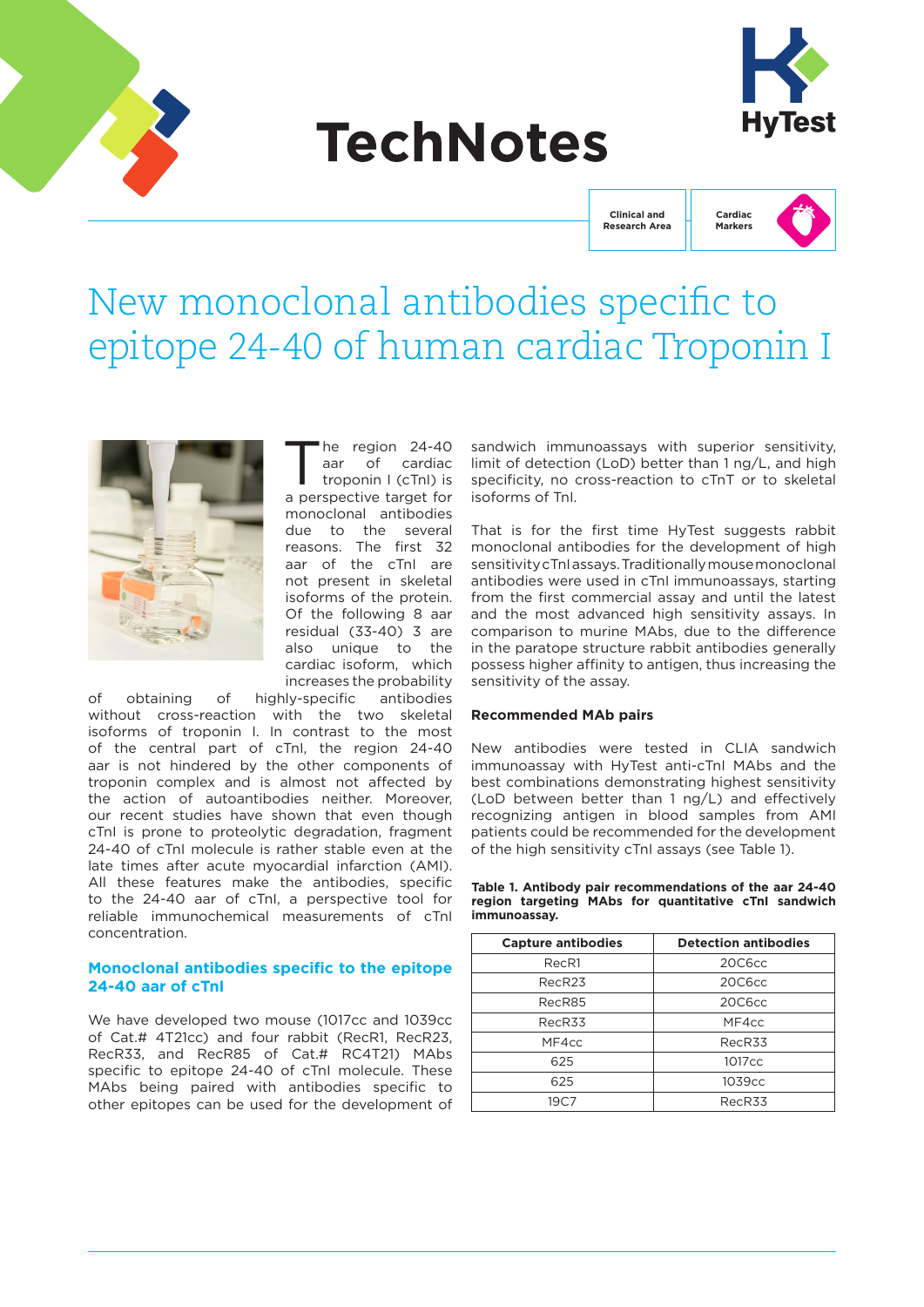#### **Correlation with Abbott ARCHITECT STAT Troponin I and Beckman Coulter ACCESS hsTnI assays**

Assay prototypes utilizing new MAbs as capture or detection antibodies are able to detect cTnI in serum and plasma samples from AMI patients with high sensitivity. Assays, utilizing new antibodies, specific to the fragment 24-40, demonstrated good correlation with commercially available Abbott ACHITECT STAT Troponin I and Beckman Coulter ACCESS hsTnI cTnI assays. The concentration of

samples obtained from AMI patients was determined by using two immunoassays utilizing HyTest antibodies and commercially available Abbott (51 samples) and Beckman (38 samples) cTnI assays. The linear correlation of commercial assays and assays utilizing HyTest antibodies was in the range of 0.92 and 0.95 (Figure 1).



Figure 1. Correlation of rabbit recombinant MAbs RecR1 and RecR85 with commercially available cTnI assays. The concentration of 51 (A and C) and 38 cTnI samples (B and D) obtained from AMI patients was determines by using two immunoassays that utilized HyTest antibodies (capture-detection<br>pairs RecR1-20C6 and RecR85-20C6) and two commercially available Abbott ARCHI assays.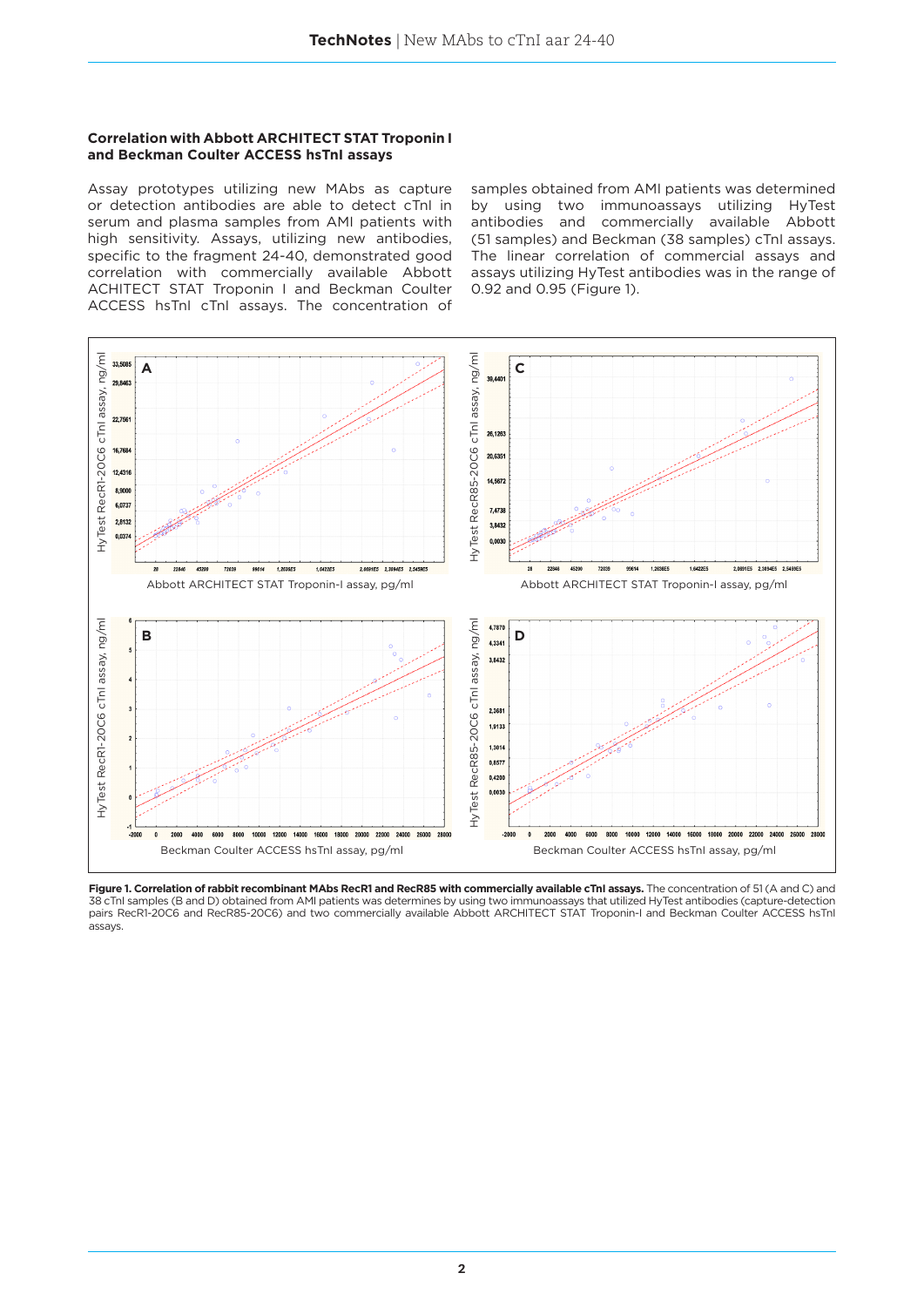#### **Cross-reactivity with skeletal isoforms of cTnI**

In high-sensitivity troponin assays, the specificity of the antibodies utilized is of utmost importance as even minor cross-reactivities with skeletal isoforms (slow and fast skeletal TnI) could result in false positives.

We investigated the cross-reactivity of new MAbs being paired with antibodies specific to other epitopes to skeletal isoforms (fast and slow) of troponin I (Figure 2). No cross-reaction to cTnT or to skeletal isoforms of TnI up to 100 µg/l was detected.



Figure 2. Absence of cross-reactivity with skeletal isoforms of TnI in assays utilizing the antibodies targeted to the cTnI region of 24-40. No crossreaction to cTnT or to skeletal isoforms of TnI up to 100 µg/l were observed.

#### **HAMA interference**

One of the factors that might influence the specificity of the immunometric detection of analyte in patient sample is the presence of heterophile antibodies including human anti-mouse antibodies (HAMA), that might lead to the emergence of false-positive or (less common) false-negative results. There are several ways to reduce the influence of HAMA on the antibodies of the assay (addition of non-specific mouse antibodies, utilization of antibody fragments

or chimeric MAbs in the assay etc). Here we propose an alternative strategy that consists in the usage of the mixed rabbit-mouse pairs of monoclonal antibodies in the sandwich immunoassay. As it is showed in the Figure 3, the usage of rabbit instead of mouse antibody both as a capture or detection MAb completely eliminates the false-positive influence of HAMA that are present in the serum sample.



Figure 3. Rabbit MAbs eliminate the false-positive signal in HAMA-positive serum samples. M18cc-20C6 - assay utilizing two mouse monoclonal antibodies.